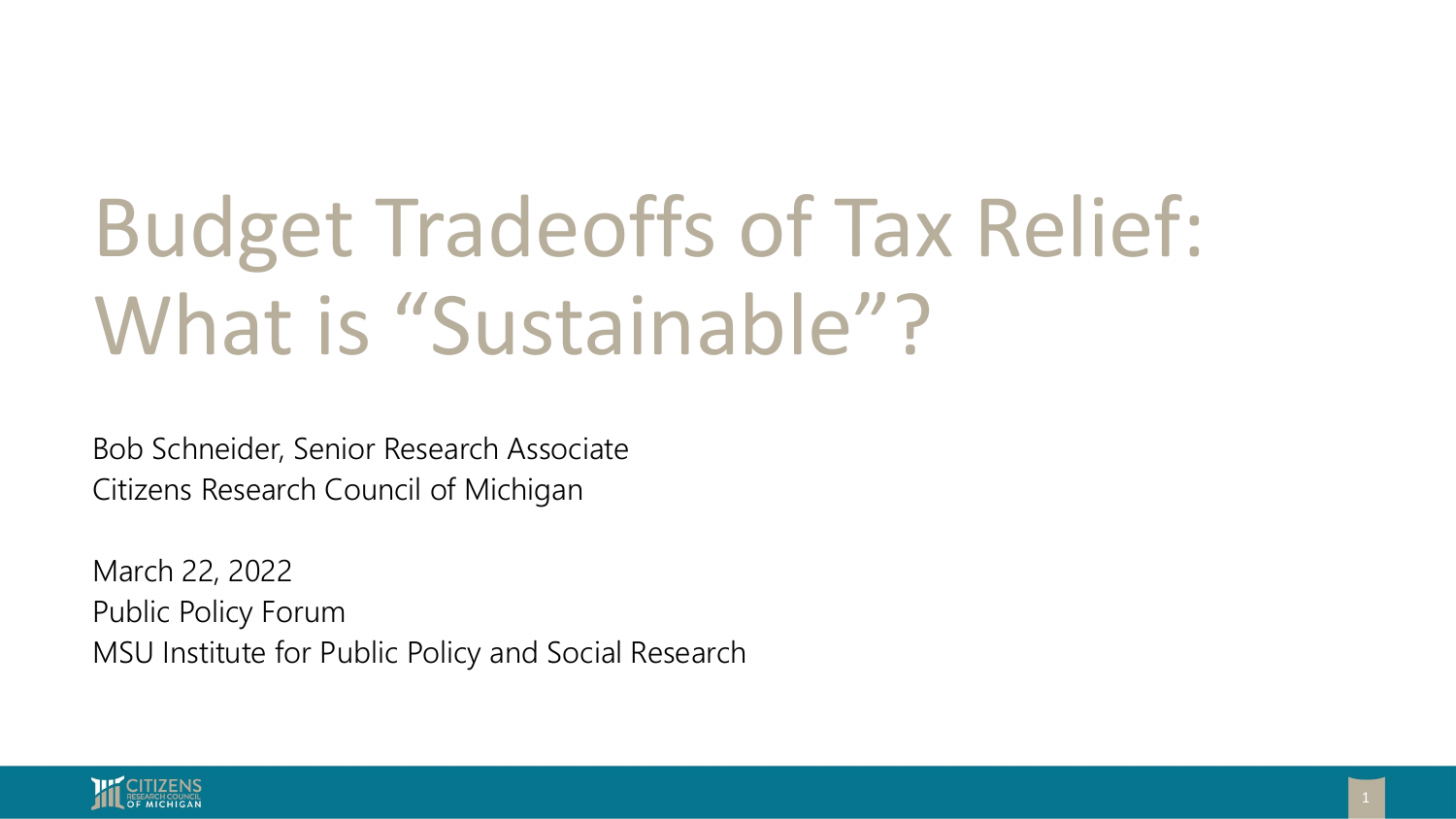## State Revenue Picture Revenue Trends Before Any Tax Relief

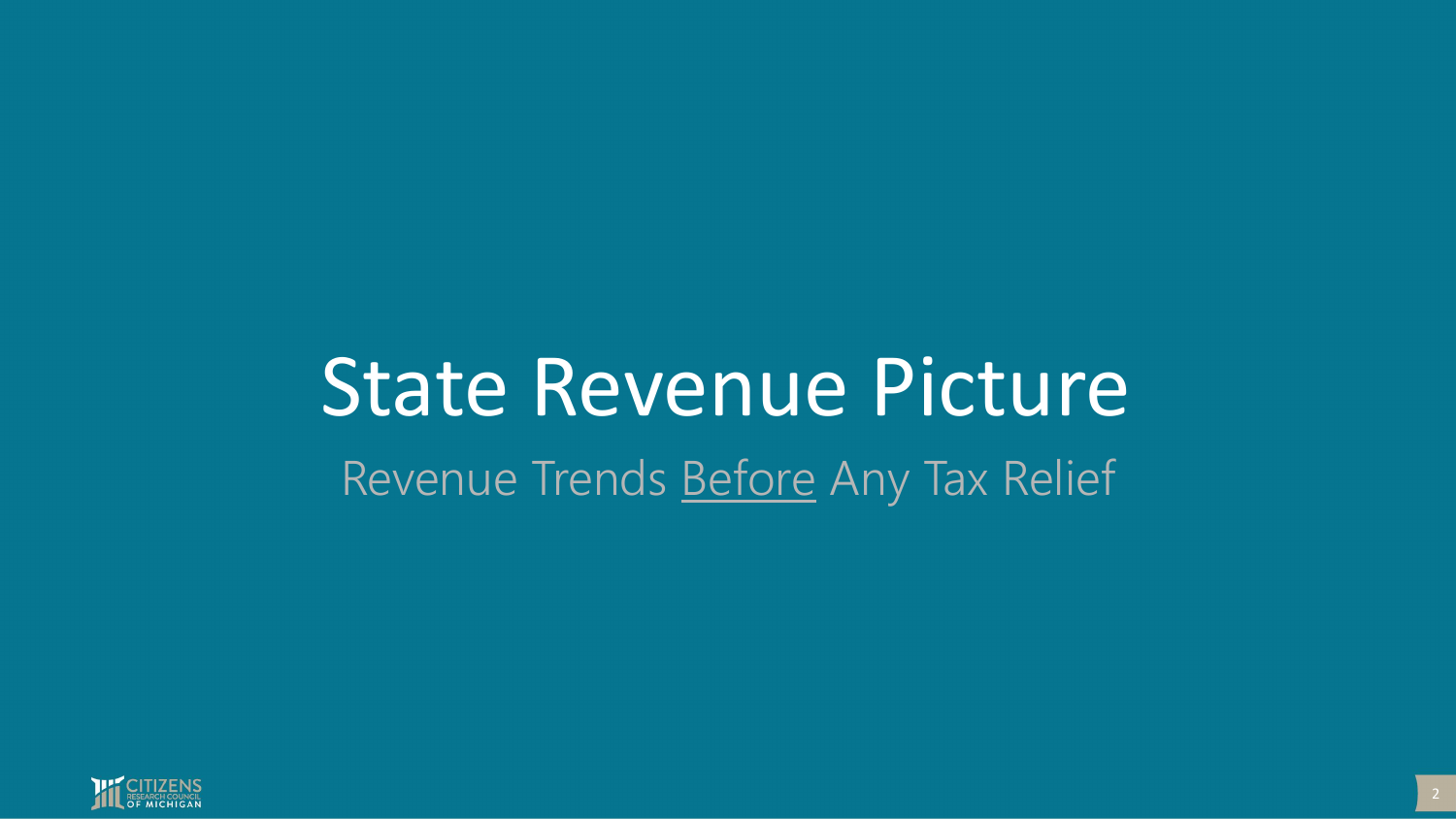#### Revenue Forecasts Come Full Circle



#### FY2022 Revenues

- Projections drop by \$2.1 billion in May 2020 due to the early economic disruptions from the pandemic
- In January 2022, forecasts are now a staggering \$2.4 billion above the last pre-pandemic forecast

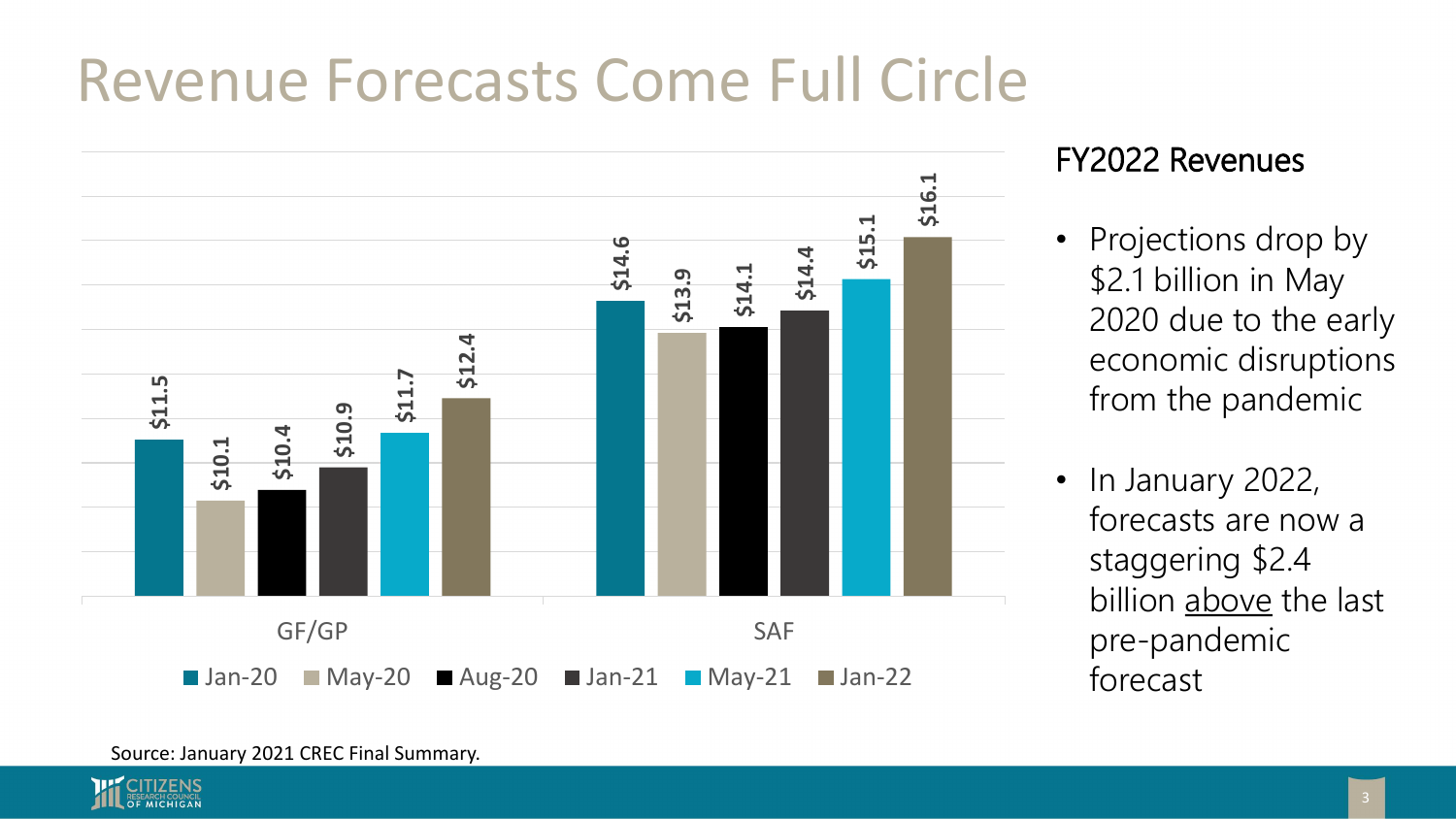### Implications for Budget and Tax Policy

*Revenue Surge Results in Large Fund Surpluses*

| <b>FY21 Year-End Fund Balances</b> |                        |  |  |
|------------------------------------|------------------------|--|--|
| GF/GP                              | <b>School Aid Fund</b> |  |  |
| \$4.3 billion                      | \$2.9 billion          |  |  |

- After the onset of COVID-19, FY2020 and FY2021 appropriations were slashed to prepare for the worst. Instead, revenues boomed.
- Result: State has a revenue surplus over \$7B in its two major revenue funds
- Surplus is due to state revenue growth; none of this is tied to recent federal funding allocations

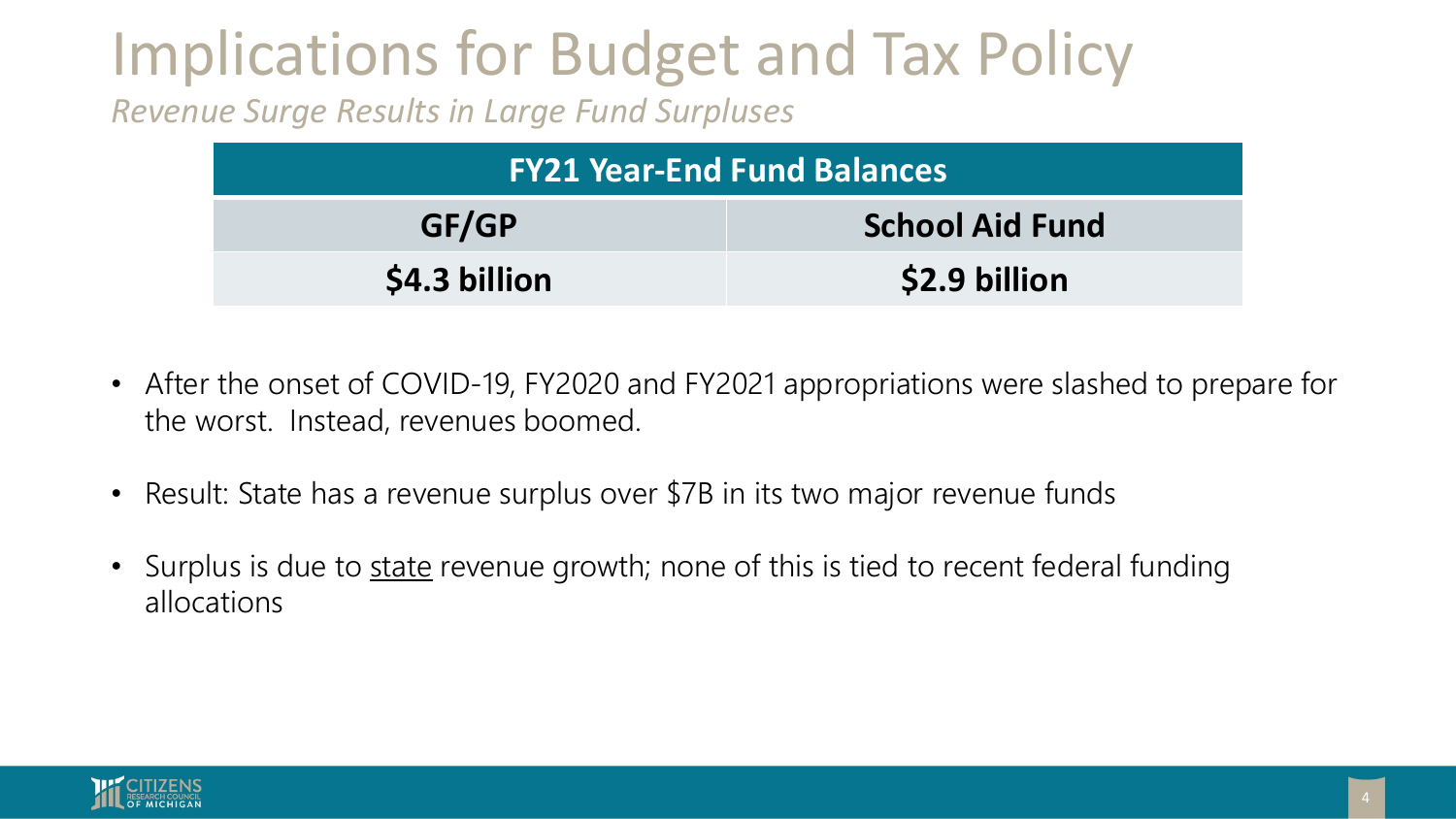#### Long-Term Budget Outlook (Millions of \$)

| (Millions of Ş |  |
|----------------|--|
|----------------|--|

| <b>FY22</b>                                                                                                                     | <b>FY23</b> | <b>FY24</b>                                                    | <b>FY25</b> |  |  |  |
|---------------------------------------------------------------------------------------------------------------------------------|-------------|----------------------------------------------------------------|-------------|--|--|--|
| \$12,447                                                                                                                        | \$12,890    | \$13,312                                                       | \$13,652    |  |  |  |
| \$13,423                                                                                                                        | \$12,228    | \$12,337                                                       | \$12,500    |  |  |  |
| (\$976)                                                                                                                         | \$662       | \$975                                                          | \$1,152     |  |  |  |
|                                                                                                                                 |             |                                                                |             |  |  |  |
| <b>FY22</b>                                                                                                                     | <b>FY23</b> | <b>FY24</b>                                                    | <b>FY25</b> |  |  |  |
| \$18,782                                                                                                                        | \$18,788    | \$19,059                                                       | \$19,431    |  |  |  |
| \$17,447                                                                                                                        | \$16,893    | \$16,807                                                       | \$16,807    |  |  |  |
| \$1,335                                                                                                                         | \$1,895     | \$2,252                                                        | \$2,624     |  |  |  |
| <b>Revenue Minus Spending</b><br>Large gap between ongoing revenues and baseline spending for both GF/GP and School<br>Aid Fund |             |                                                                |             |  |  |  |
|                                                                                                                                 |             | Options for policymakers: New spending priorities? Tax relief? |             |  |  |  |

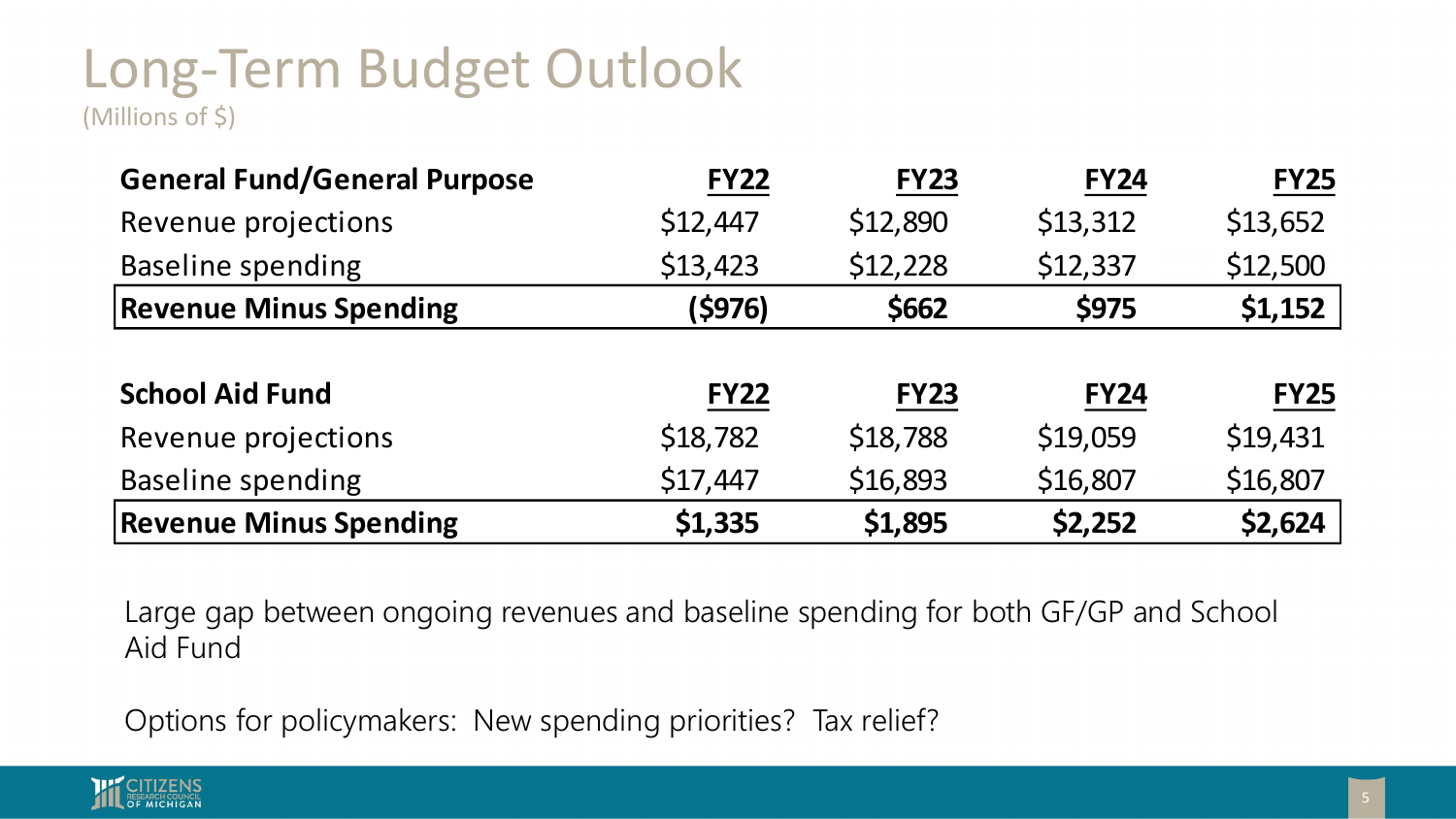#### Historical Perspective: When Things Were Bad



Revenue in FY2020 was effectively the same as it was two decades earlier in FY2000

Adjusted for inflation, FY2024 revenue is still expected to be down by more than 22% from FY2000

Source: Research Council calculations from Senate Fiscal Agency data.

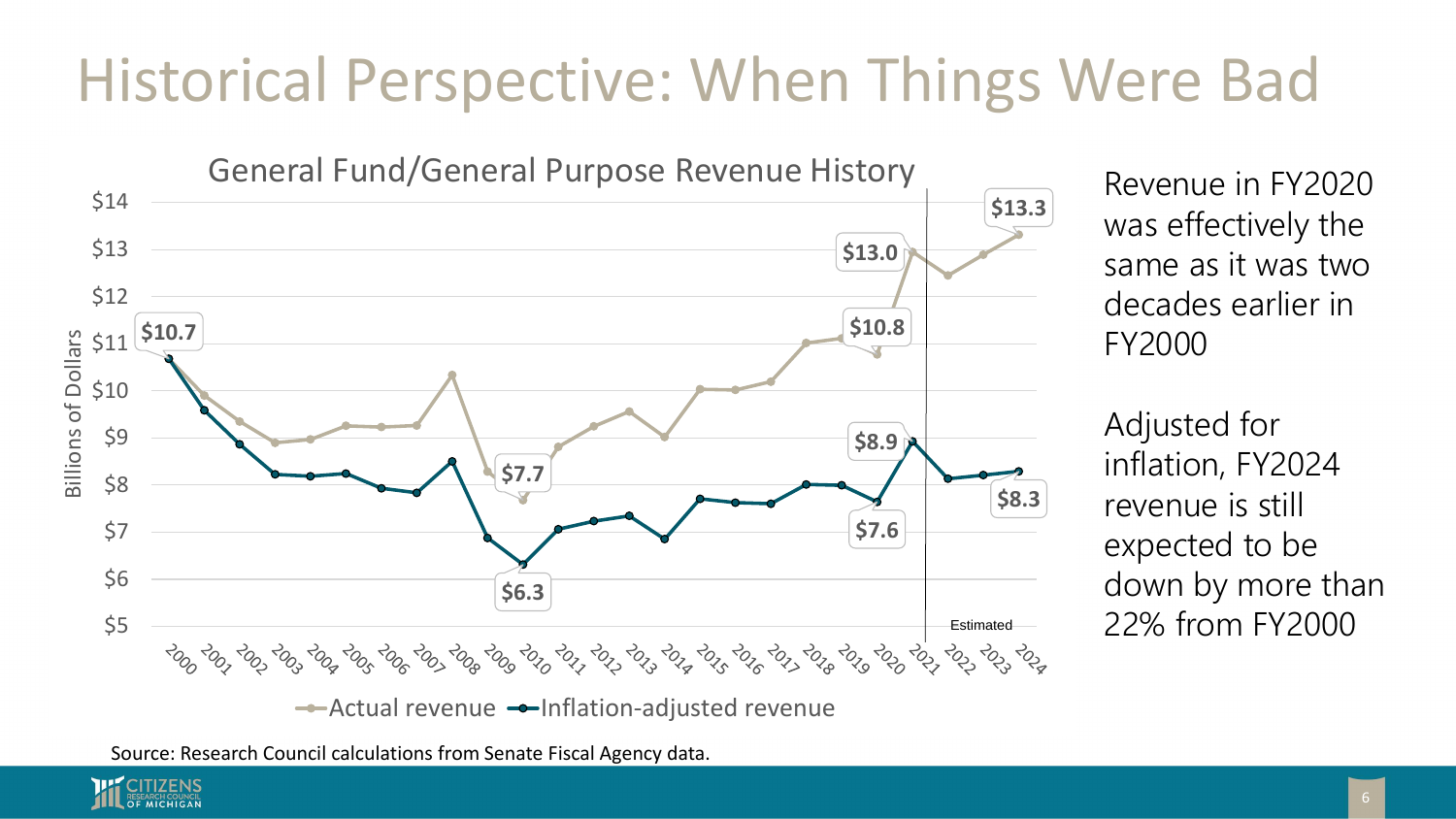## Governor's Tax Relief Proposal

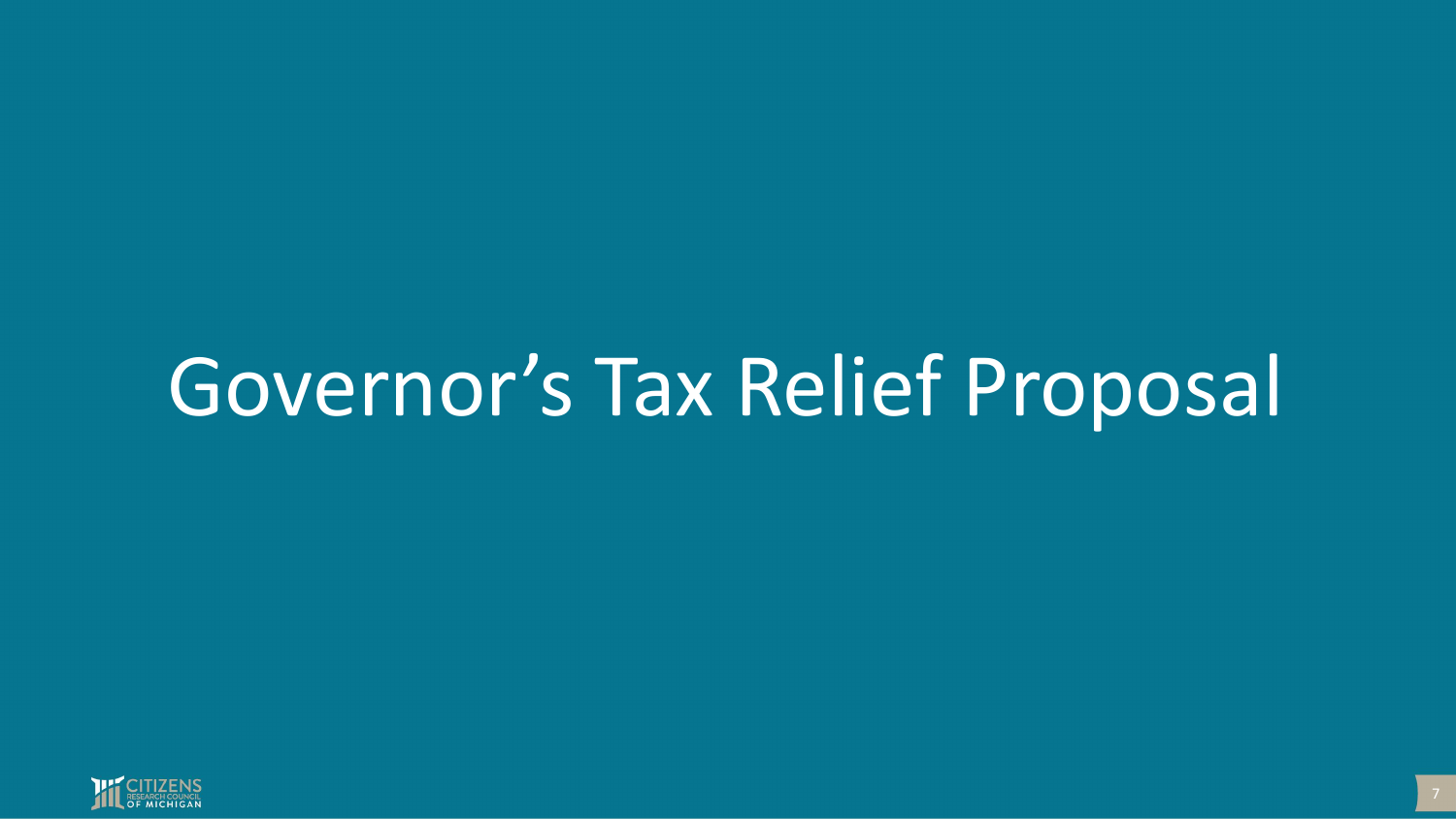#### Tax Relief: Earned Income Tax Credit

2011 changes: EITC reduced from 20% of the existing federal credit to 6% of that federal credit

Governor's proposal would return the EITC to 20% of the federal credit; maximum credit would rise from \$359 for tax year 2021 to \$1,233 for tax year 2022

State Budget Office estimates average credit will increase by around \$300 to \$450 dollars per year for 738,000 eligible low-income households with earned income

|                         | <b>FY2022</b> | <b>FY2023</b> | <b>FY2024</b> | <b>FY2025</b> |
|-------------------------|---------------|---------------|---------------|---------------|
| <b>Foregone Revenue</b> |               | \$262M        | <b>\$267M</b> | <b>\$272M</b> |

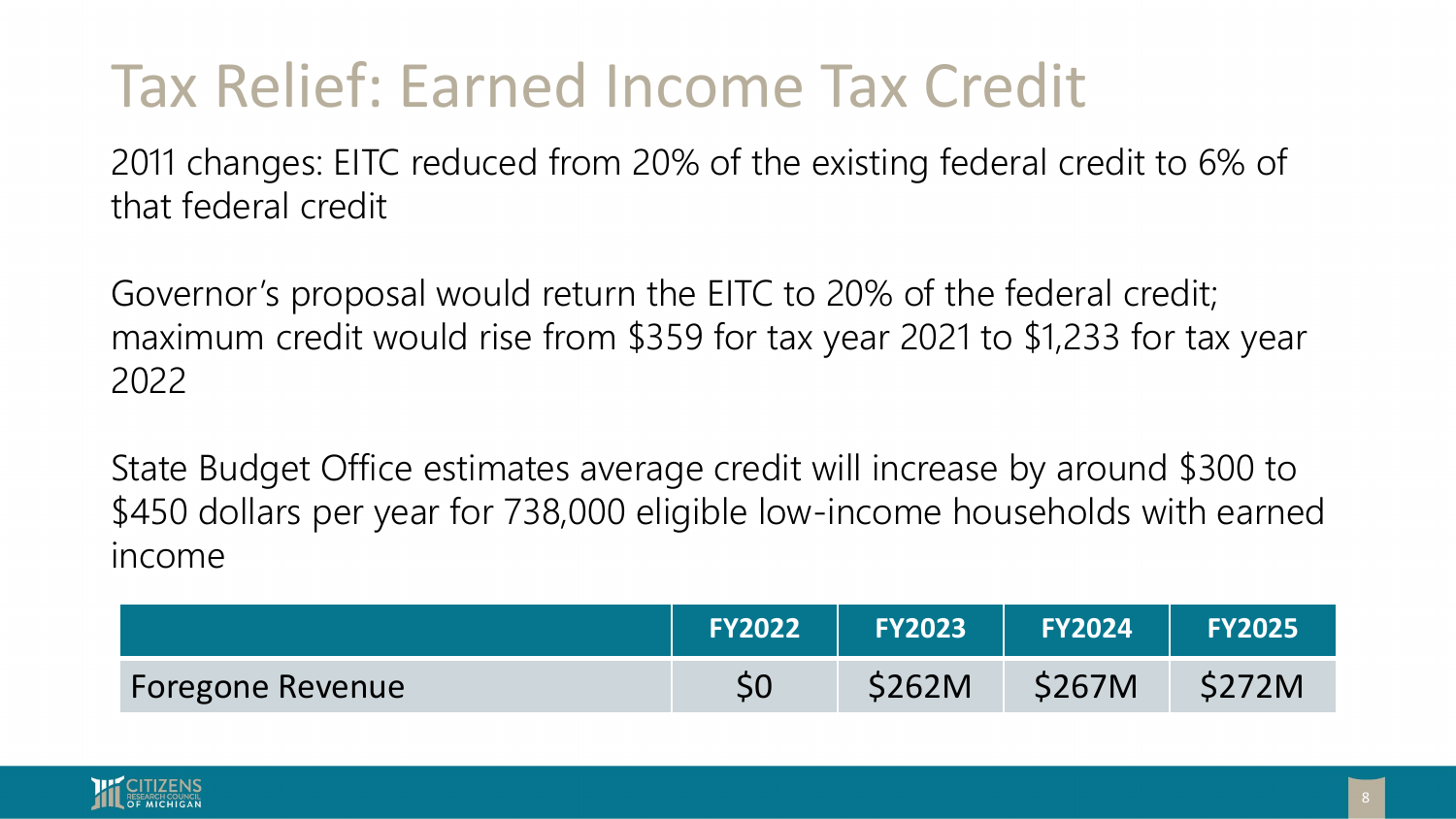#### Tax Relief: Treatment of Retirement Income

2011 changes: Eliminates exemption of public retirement and pension benefits from state income tax; reduces general deductions for retirement benefits for persons born after 1945 and limits deductions to those reaching age 67

Governor's proposal would repeal these changes, giving retirees the option to apply either "old rules" or "new rules". Changes are phased in by tax year:

- Tax year 2022: aged 65 or older; 25% exemption of retirement income
- Tax year 2023: aged 62 or older; 50% exemption of retirement income
- Tax year 2024: aged 59 or older; 75% exemption of retirement income
- Tax year 2025: everyone; 100% exemption of retirement income

|                                   | <b>FY2022</b> | <b>FY2023</b> | FY2024       | <b>FY2025</b> |
|-----------------------------------|---------------|---------------|--------------|---------------|
| <b>Estimated Foregone Revenue</b> | <b>S13M</b>   | S107M         | <b>S285M</b> | <b>S495M</b>  |

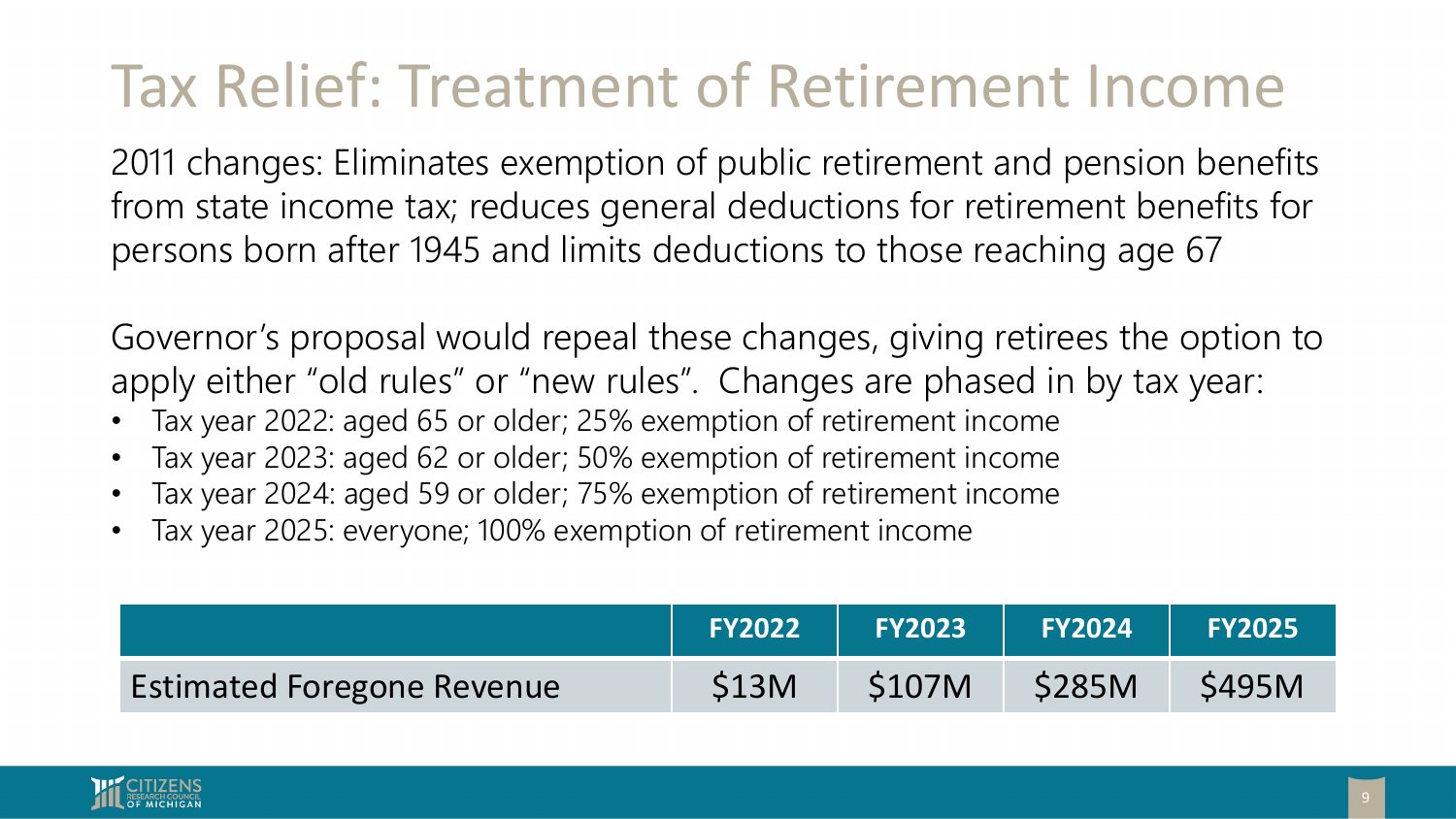### Taxpayer Examples under Governor's Plan

60-year-old retiree with \$40,000 annual public pension

| <b>New Rules</b>  | <b>Phase In to</b><br><b>Old Rules</b> |             |  |  |
|-------------------|----------------------------------------|-------------|--|--|
| No special        | <b>TY22</b>                            | N/A         |  |  |
| exemption for any | <b>TY23</b>                            | N/A         |  |  |
| public pension    | <b>TY24</b>                            | 75% exempt  |  |  |
| income            | <b>TY25</b>                            | 100% exempt |  |  |
|                   |                                        |             |  |  |

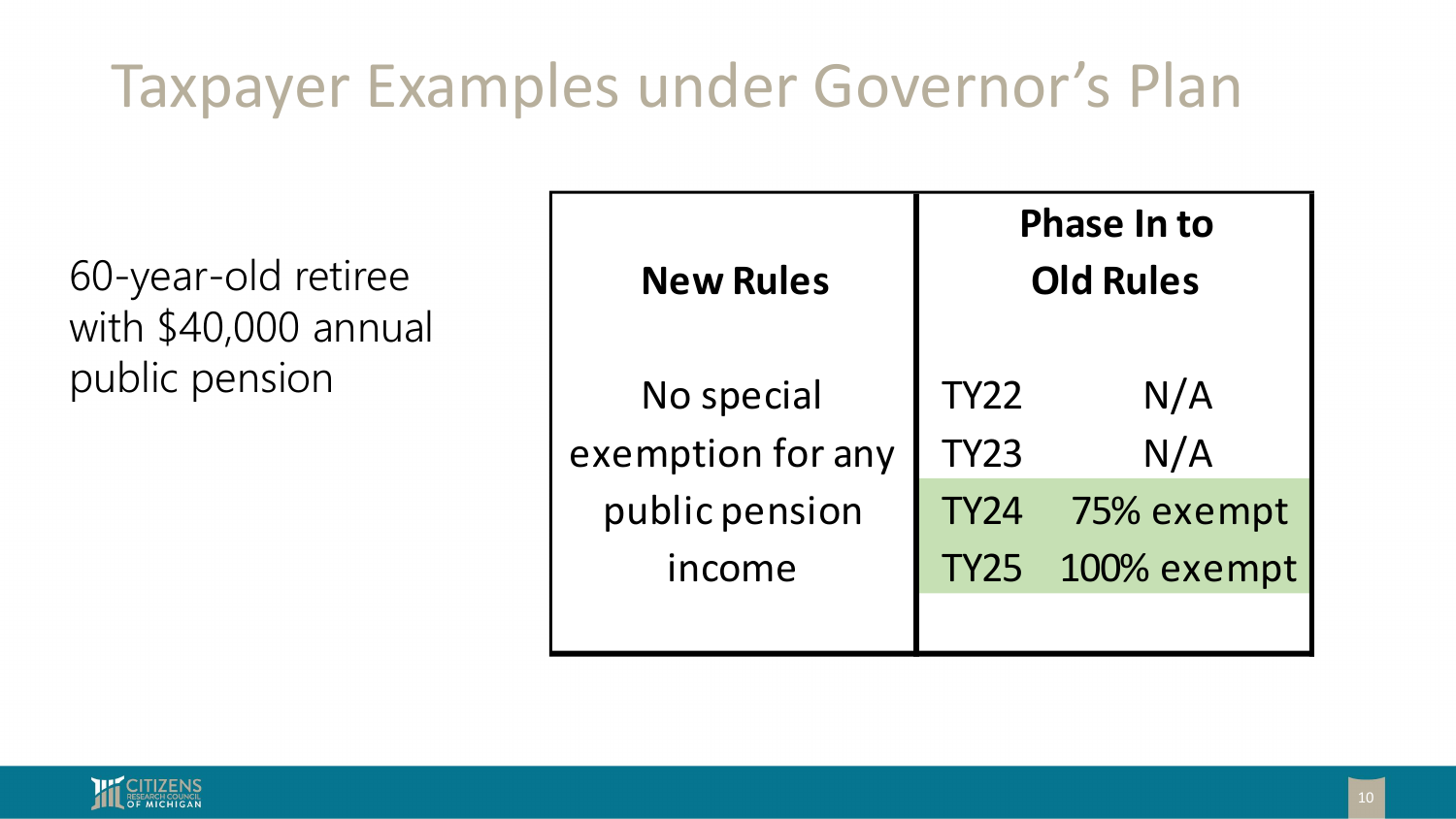### Taxpayer Examples under Governor's Plan

63-year-old married couple with combined \$100,000 in retirement income from private pension and IRA deductions

| <b>New Rules</b>                                                                         | <b>Phase In to</b><br><b>Old Rules</b>                   |                                                      |  |  |
|------------------------------------------------------------------------------------------|----------------------------------------------------------|------------------------------------------------------|--|--|
| No special<br>exemption for any<br><b>IRA</b> deductions or<br>private pension<br>income | <b>TY22</b><br><b>TY23</b><br><b>TY24</b><br><b>TY25</b> | N/A<br><b>\$60K</b><br><b>\$92K</b><br><b>\$125K</b> |  |  |

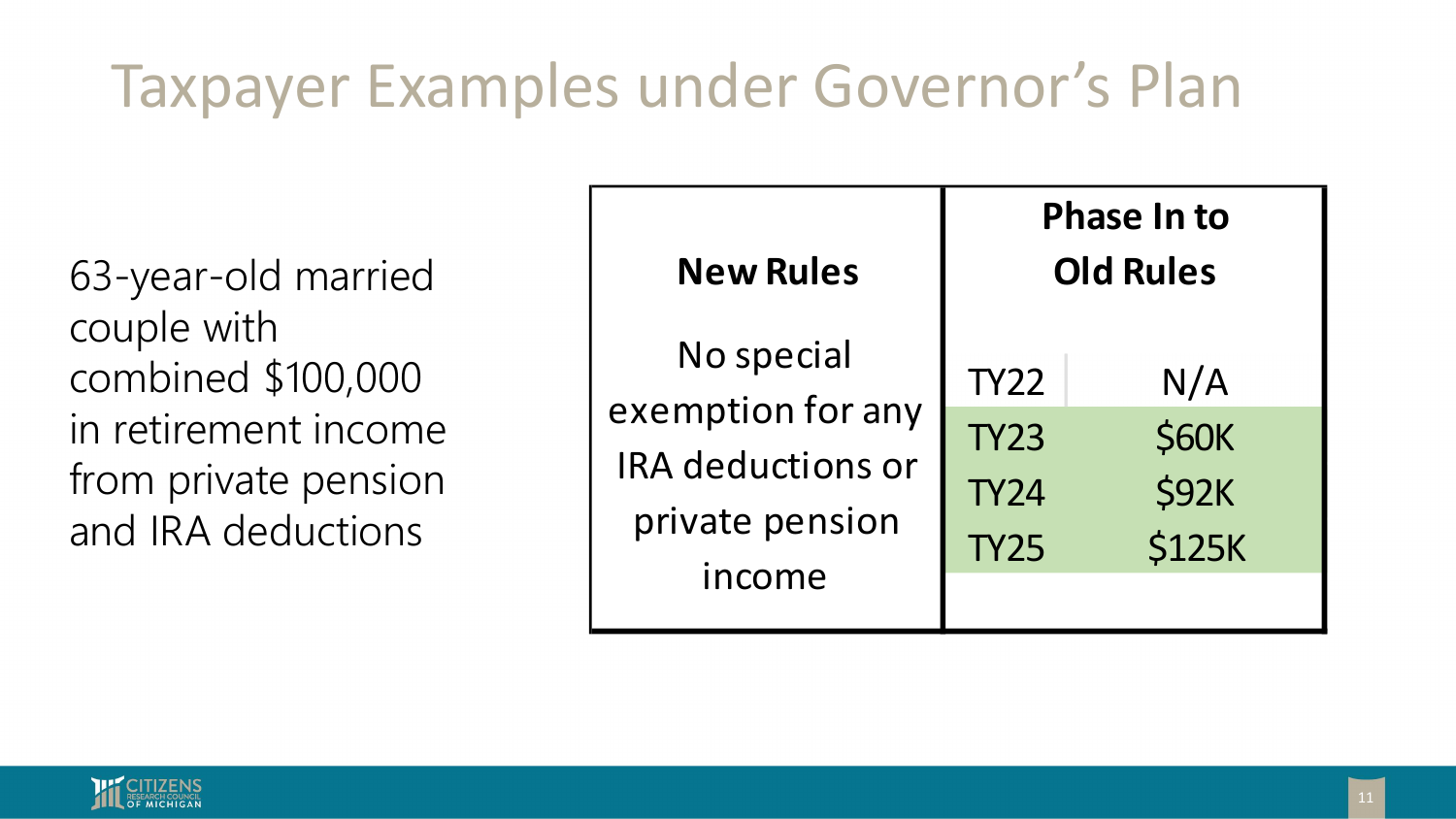### Taxpayer Examples under Governor's Plan

69-year-old single retiree with \$50,000 in retirement income from private pension

| <b>New Rules</b>                                             | <b>Phase In to</b><br><b>Old Rules</b>                   |                                                       |  |
|--------------------------------------------------------------|----------------------------------------------------------|-------------------------------------------------------|--|
| Since already age<br>67, can deduct \$20K<br>from all income | <b>TY22</b><br><b>TY23</b><br><b>TY24</b><br><b>TY25</b> | \$14K<br><b>\$30K</b><br><b>\$46K</b><br><b>\$63K</b> |  |

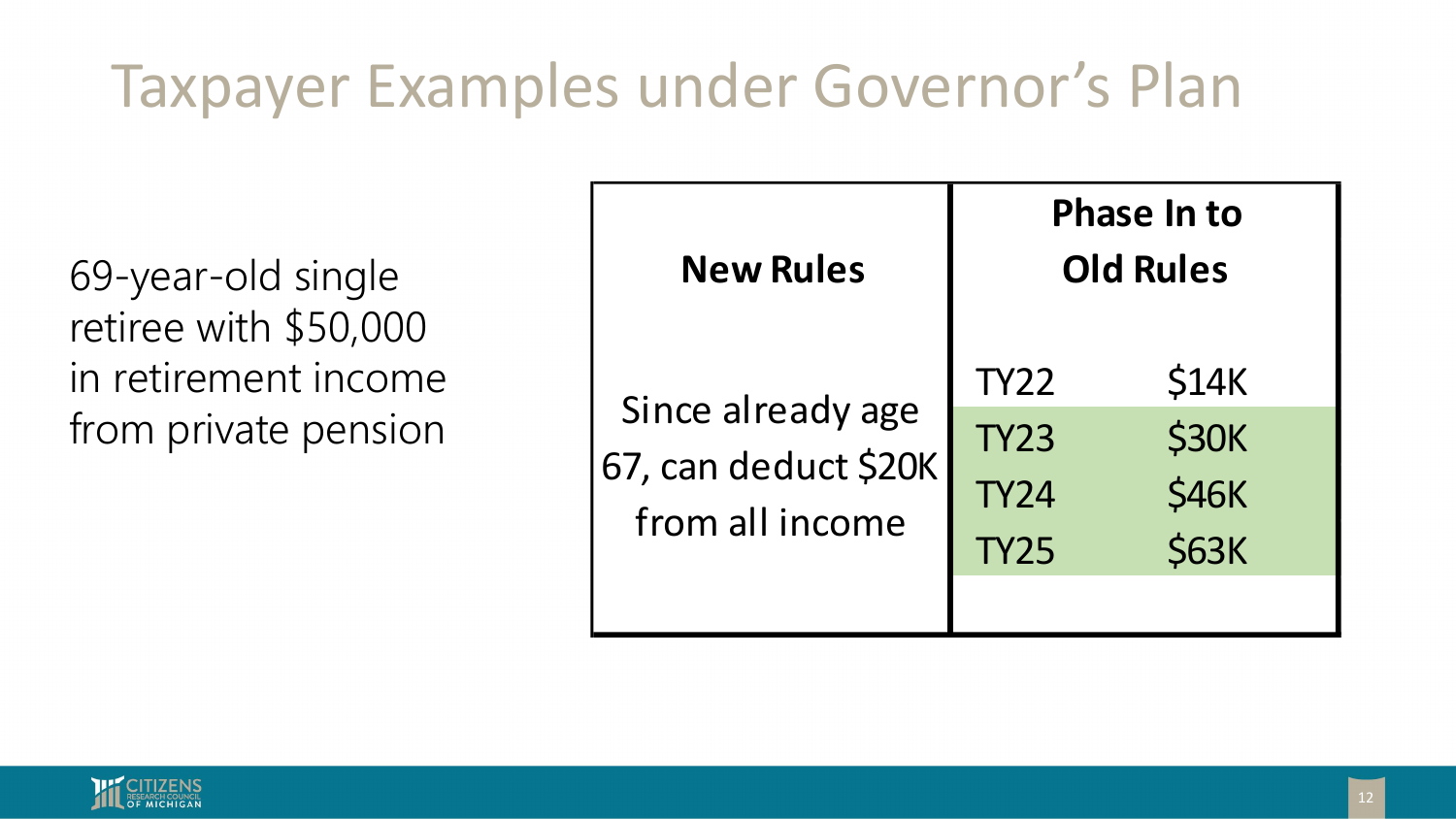#### Revenue Impact of Tax Proposals



The two tax reduction proposals would draw down about 63% of projected GF/GP revenue growth between FY2022 and FY2025

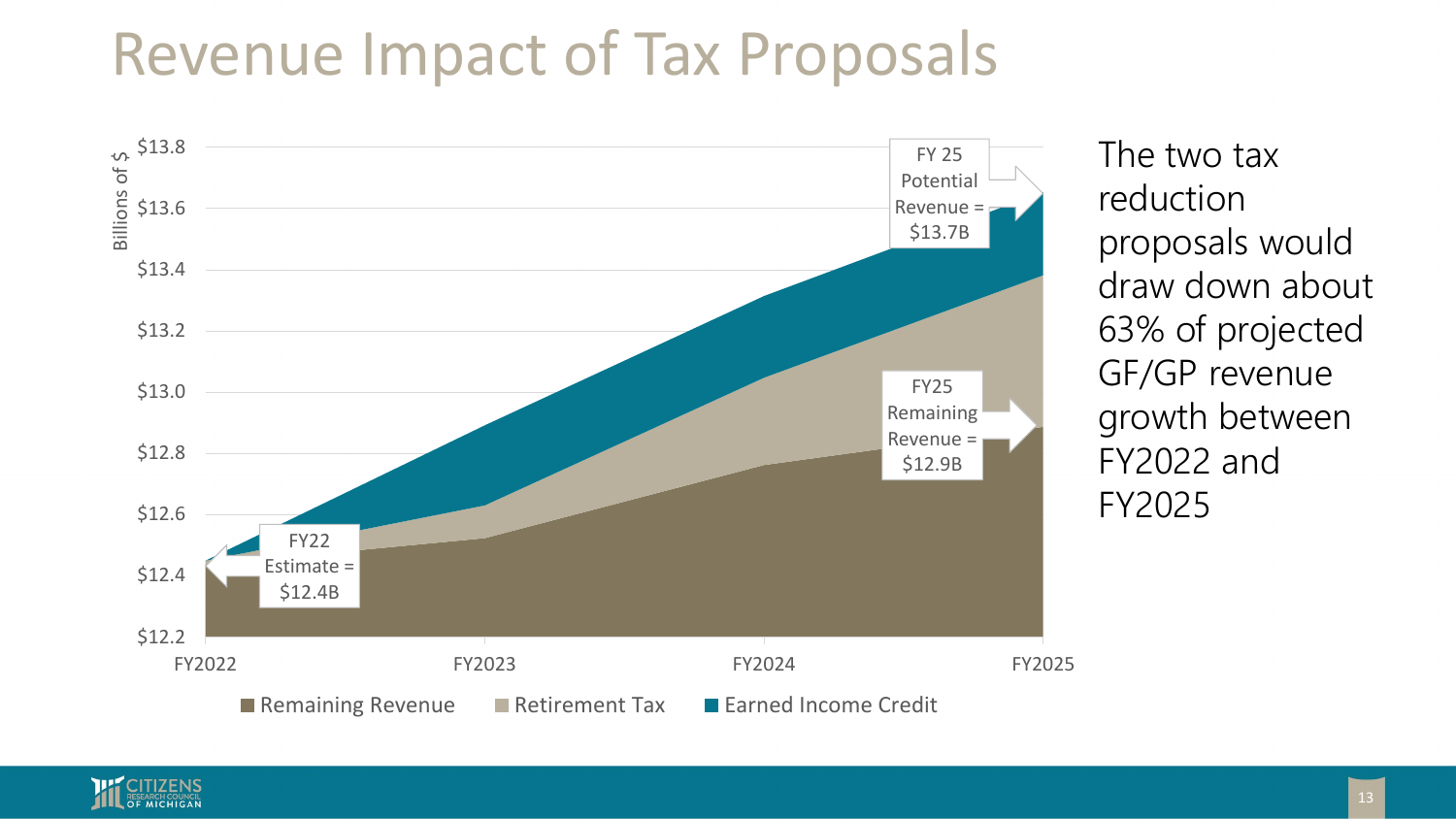#### Long-Term Outlook with Governor's Plan

#### General Fund/General Purpose (millions of \$)

|                                       | <b>FY22</b> | <b>FY23</b> | <b>FY24</b> | <b>FY25</b> |
|---------------------------------------|-------------|-------------|-------------|-------------|
| Revenue projections                   | \$12,447    | \$12,890    | \$13,312    | \$13,652    |
| <b>Executive tax relief proposals</b> | (513)       | (5369)      | (5547)      | (5767)      |
| <b>Remaining Revenue</b>              | \$12,434    | \$12,521    | \$12,765    | \$12,885    |
| <b>Baseline spending</b>              | \$13,423    | \$12,228    | \$12,337    | \$12,500    |
| <b>Executive spending proposals</b>   | \$774       | \$2,784     | \$410       | \$410       |
| <b>Proposed Spending</b>              | \$14,197    | \$15,012    | \$12,747    | \$12,910    |
| <b>Annual Revenue Minus Spending</b>  | (51, 763)   | (52, 491)   | \$17        | (\$26)      |

- Governor's spending proposals combined with tax relief proposal utilize the full \$4.2B GF/GP revenue surplus in FY22 and FY23
- Long term, spending and revenues are in balance after her tax proposal is fully phased in and large one-time spending proposals drop off

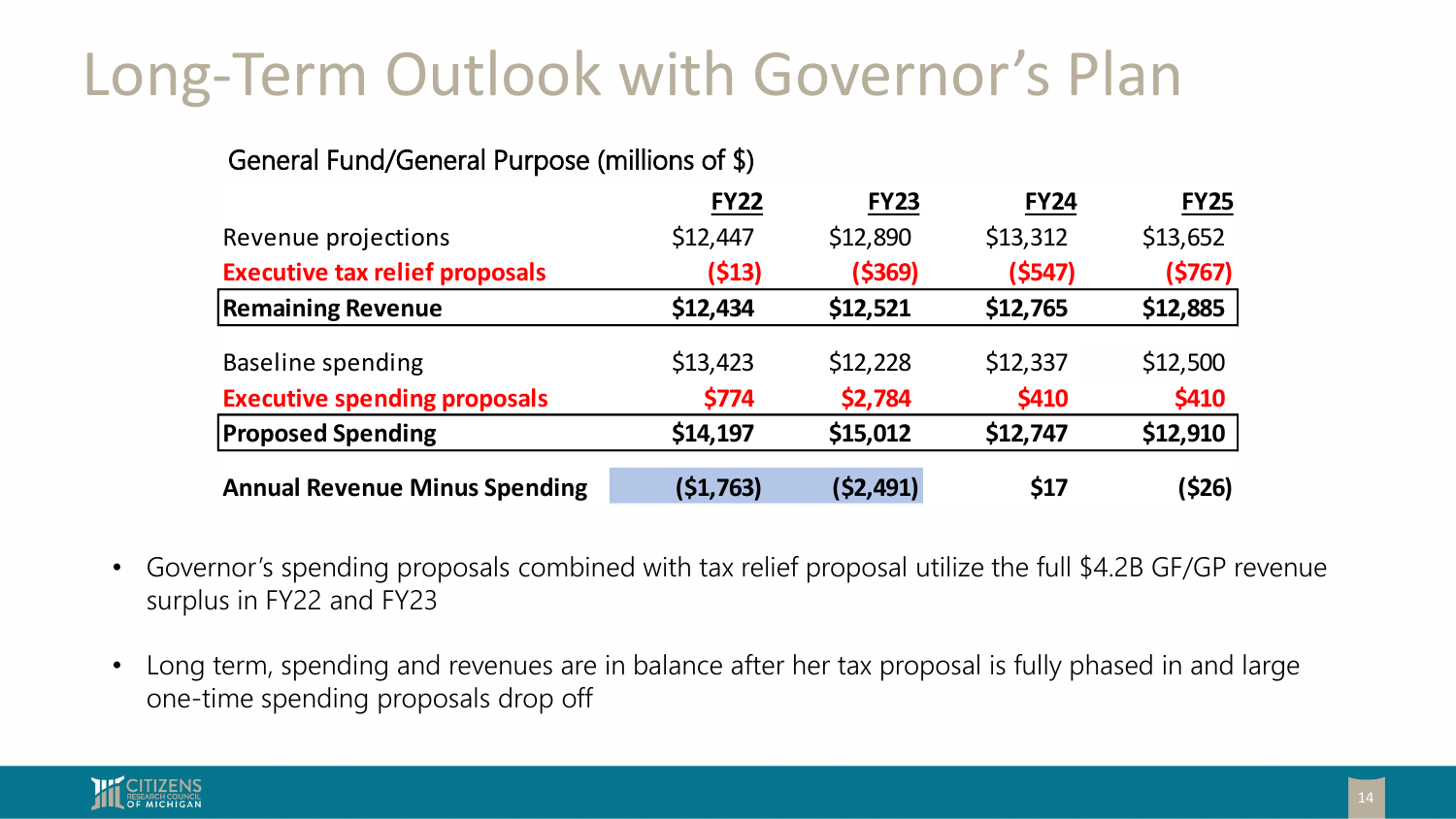### CRC Webinar on Executive Budget

- For more detail on the Governor's spending proposals, see our March 4 webinar
- [www.crcmich.org](http://www.crcmich.org/) and click on EVENTS
- [https://crcmich.org/event/webinar-analysis-of-governor](https://crcmich.org/event/webinar-analysis-of-governor-whitmers-proposed-fy2023-budget)whitmers-proposed-fy2023-budget

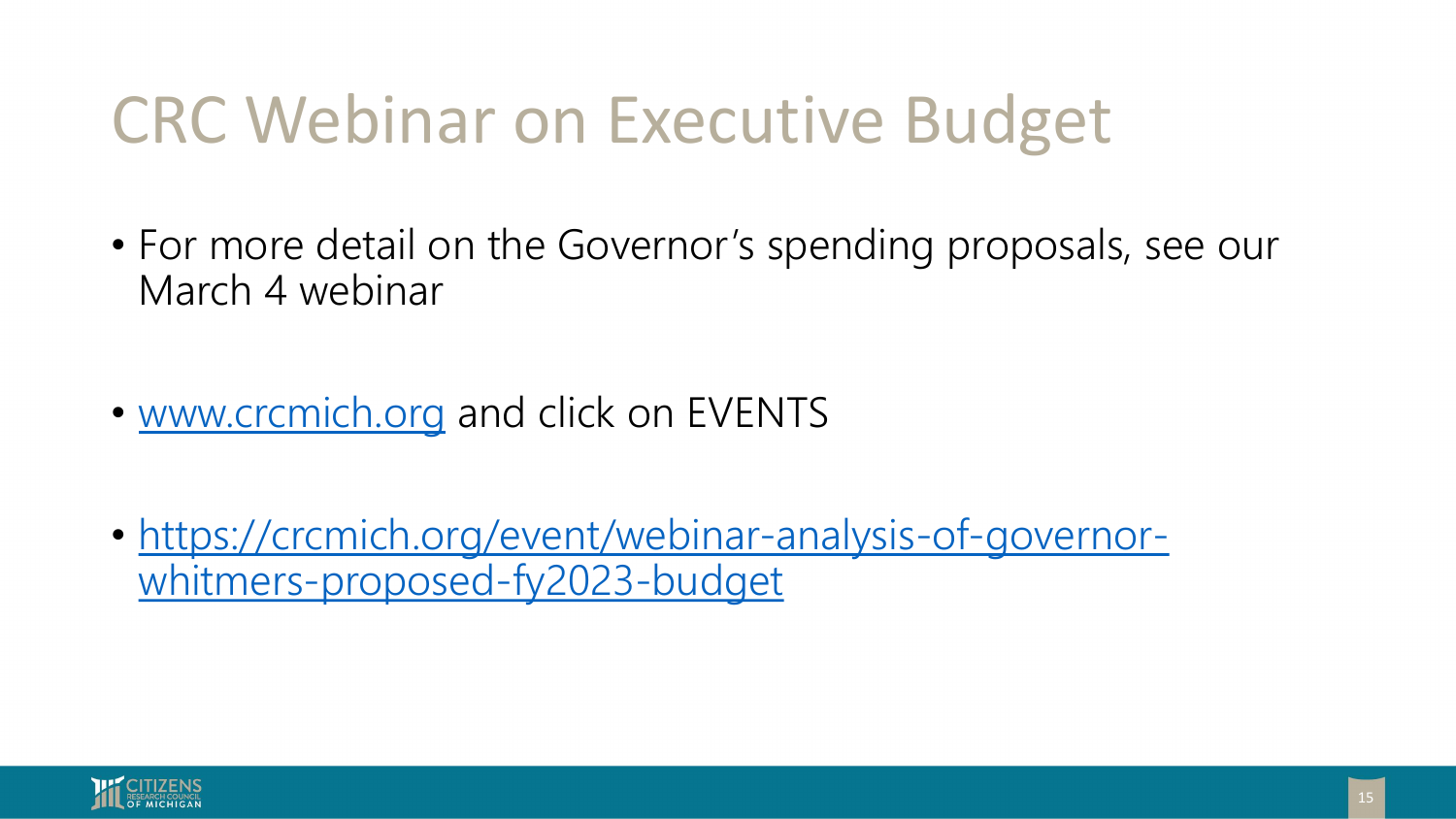## Legislative Tax Proposal

Senate Bill 768

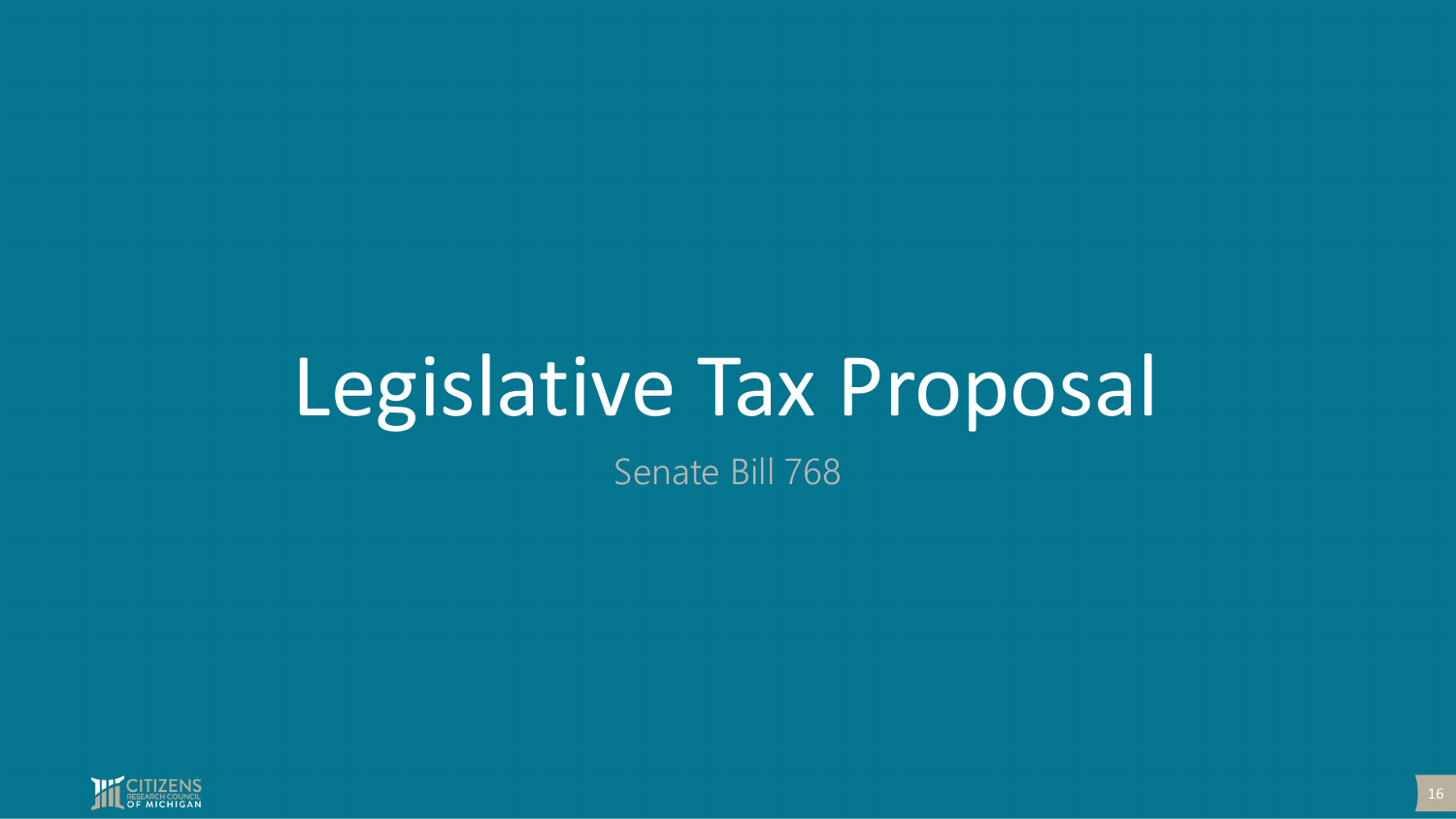#### Summary of Senate Bill 768

- Income tax rate would fall from 4.25% to 3.9% (0.1% rate reduction  $\sim$  \$340M)
- Provides immediate tax relief for retirement income to those aged 62 and over, but does not bring in younger retirees
- Non-refundable child tax credit of \$500 per eligible dependent
- Vetoed by the Governor last Friday

| <b>Foregone Revenue</b>             | <b>FY2022</b> | <b>FY2023</b> | <b>FY2024</b> | <b>FY2025</b> |
|-------------------------------------|---------------|---------------|---------------|---------------|
| <b>Income Tax Rate Cut</b>          | \$498M        | \$1.3B        | \$1.1B        | \$1.1B        |
| <b>Retirement Income Provisions</b> | \$296M        | \$754M        | <b>\$622M</b> | \$622M        |
| <b>Child Tax Credit</b>             | \$581M        | \$775M        | <b>\$775M</b> | \$775M        |
| <b>Total Foregone Revenue</b>       | <b>\$1.4B</b> | <b>\$2.9B</b> | \$2.5B        | \$2.5B        |

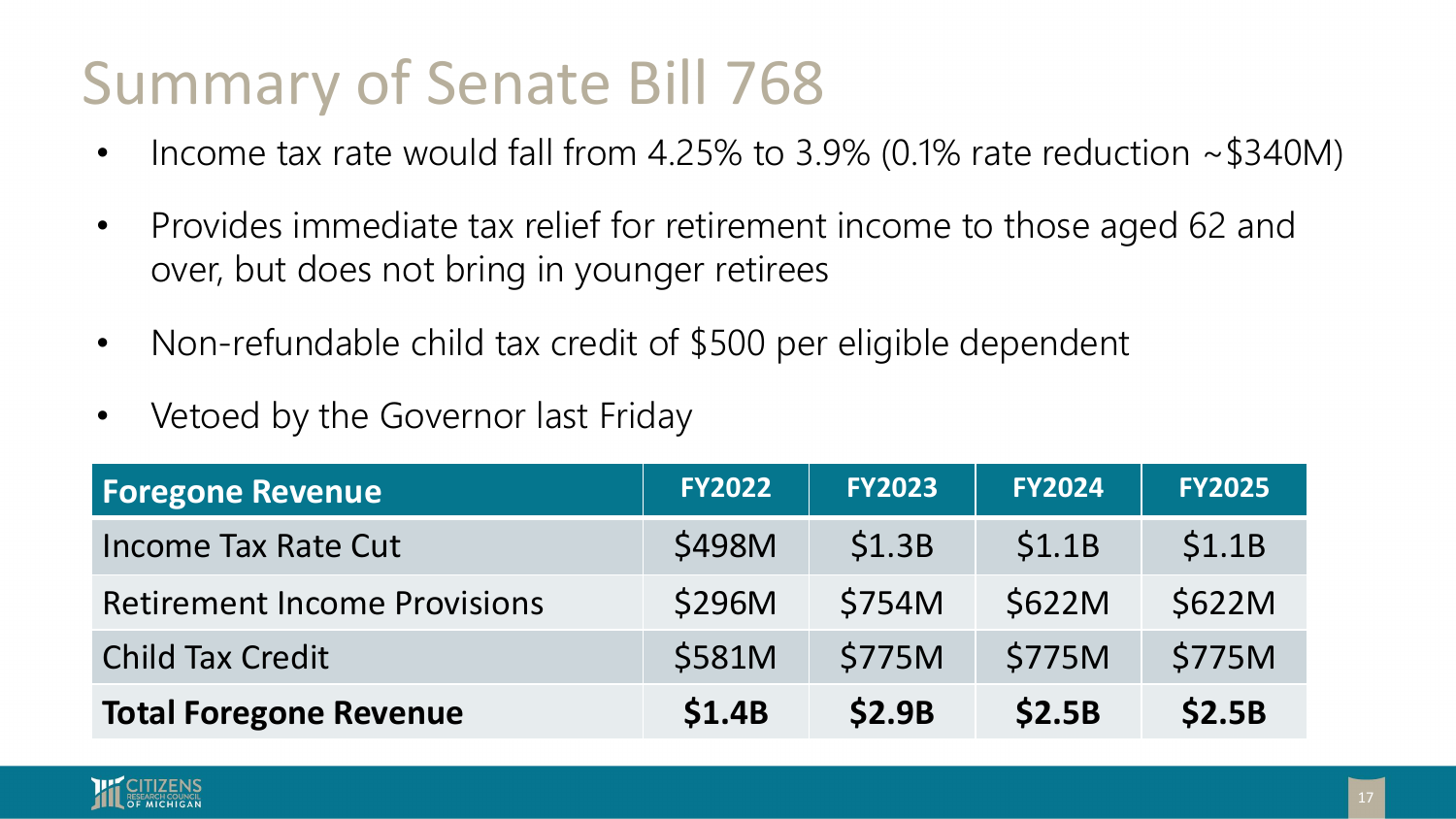#### Long-Term Outlook under SB768

#### General Fund/General Purpose (millions of \$)

|                                      | <b>FY22</b> | <b>FY23</b> | <b>FY24</b> | <b>FY25</b> |
|--------------------------------------|-------------|-------------|-------------|-------------|
| Revenue projections                  | \$12,447    | \$12,890    | \$13,312    | \$13,652    |
| SB 768 tax relief proposal           | (51, 258)   | ( \$2,605)  | (52, 275)   | (52, 333)   |
| <b>Remaining Revenue</b>             | \$11,189    | \$10,285    | \$11,037    | \$11,318    |
| <b>Baseline spending</b>             | \$13,423    | \$12,228    | \$12,337    | \$12,500    |
| <b>Proposed Spending</b>             | \$13,423    | \$12,228    | \$12,337    | \$12,500    |
| <b>Annual Revenue Minus Spending</b> | (52, 234)   | (51, 943)   | (51, 301)   | (51, 182)   |

- No room for any new spending, so Governor's proposals would have to be dropped. Revenue loss from tax relief would fully use up the \$4.2B GF/GP revenue surplus in FY22 and FY23
- Beginning in FY24, about \$1.3B would need to be cut from the General Fund budget (about 10% of baseline spending)

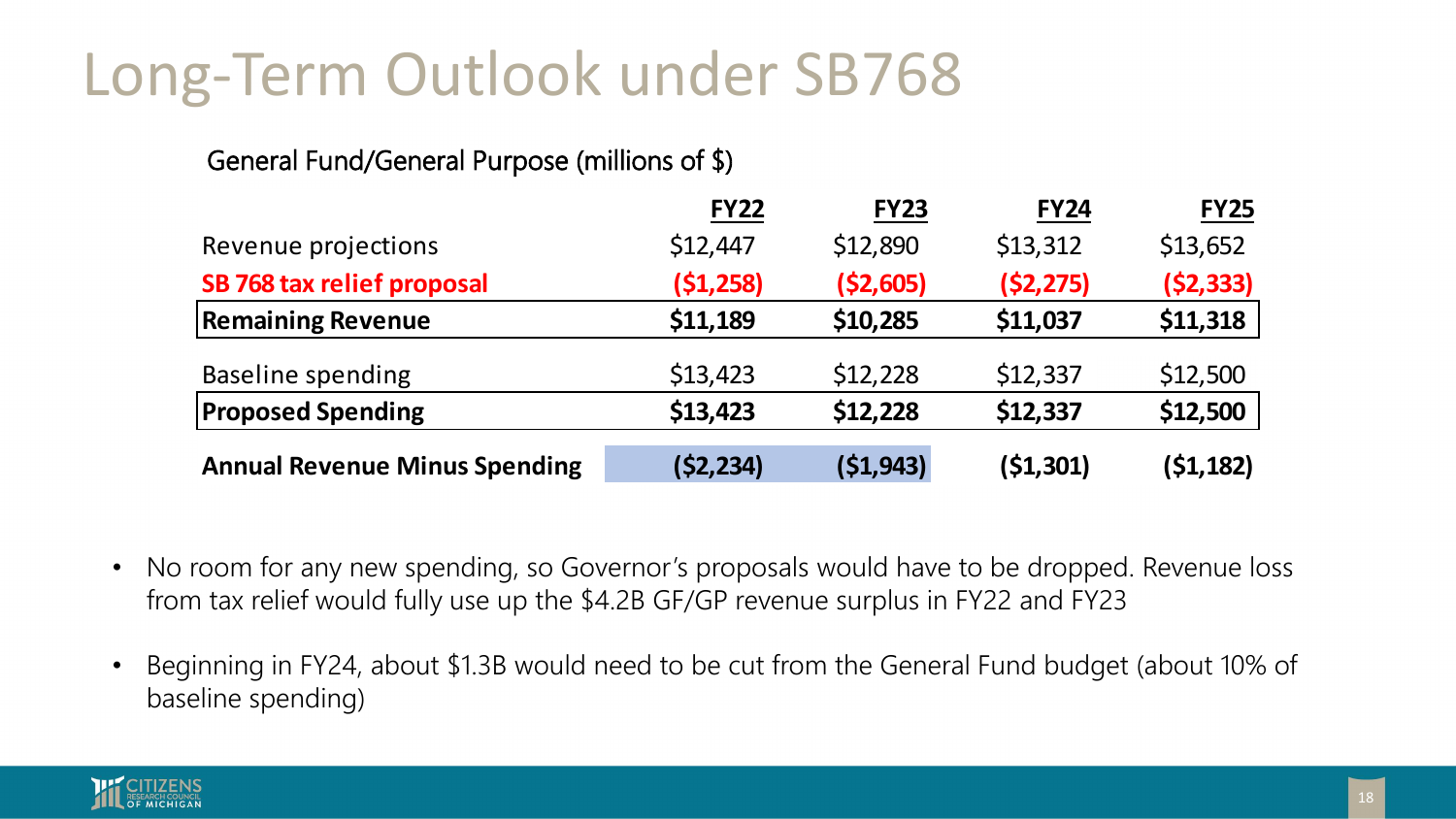#### Just the Income Tax Rate Cut…

#### General Fund/General Purpose (millions of \$)

|                                      | <b>FY22</b> | <b>FY23</b> | <b>FY24</b> | <b>FY25</b> |
|--------------------------------------|-------------|-------------|-------------|-------------|
| Revenue projections                  | \$12,447    | \$12,890    | \$13,312    | \$13,652    |
| <b>Income Tax Rate Cut Only</b>      | (5498)      | (51, 343)   | (51, 118)   | (51, 147)   |
| <b>Remaining Revenue</b>             | \$11,949    | \$11,547    | \$12,194    | \$12,505    |
| <b>Baseline spending</b>             | \$13,423    | \$12,228    | \$12,337    | \$12,500    |
| <b>Proposed Spending</b>             | \$13,423    | \$12,228    | \$12,337    | \$12,500    |
| <b>Annual Revenue Minus Spending</b> | (51, 474)   | (\$681)     | (5144)      | \$5         |

- Revenue isn't sufficient to support ongoing GF/GP budget increases, so Governor's proposed ongoing investments would have to be dropped without other cuts
- While spending exceeds revenues by \$2.3B across FY22, FY23, and FY24, that still leaves a revenue surplus of about \$2B; this would be available to support one-time spending proposals

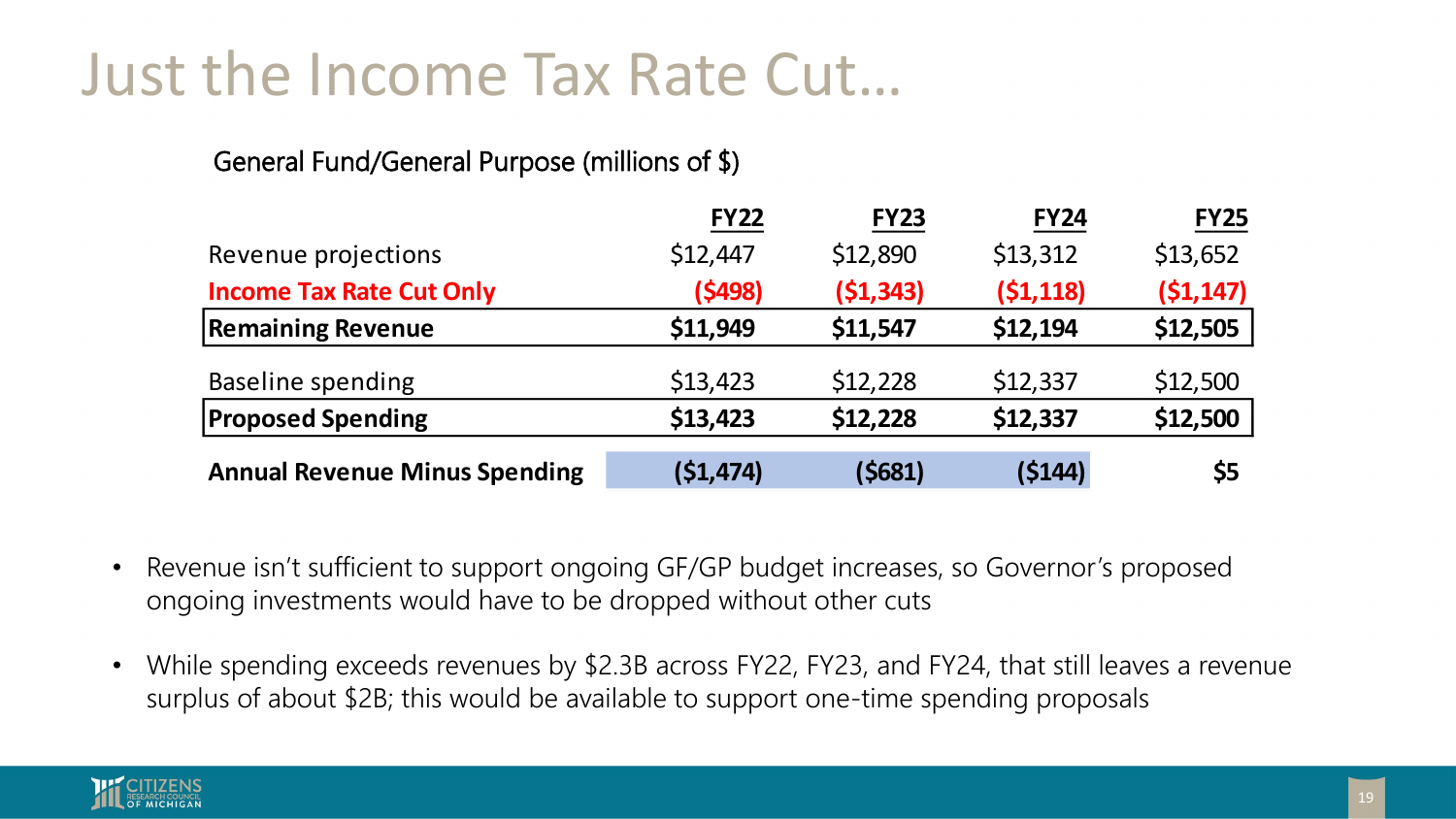## Sales Tax Holiday for Gasoline

One-Time Tax Relief

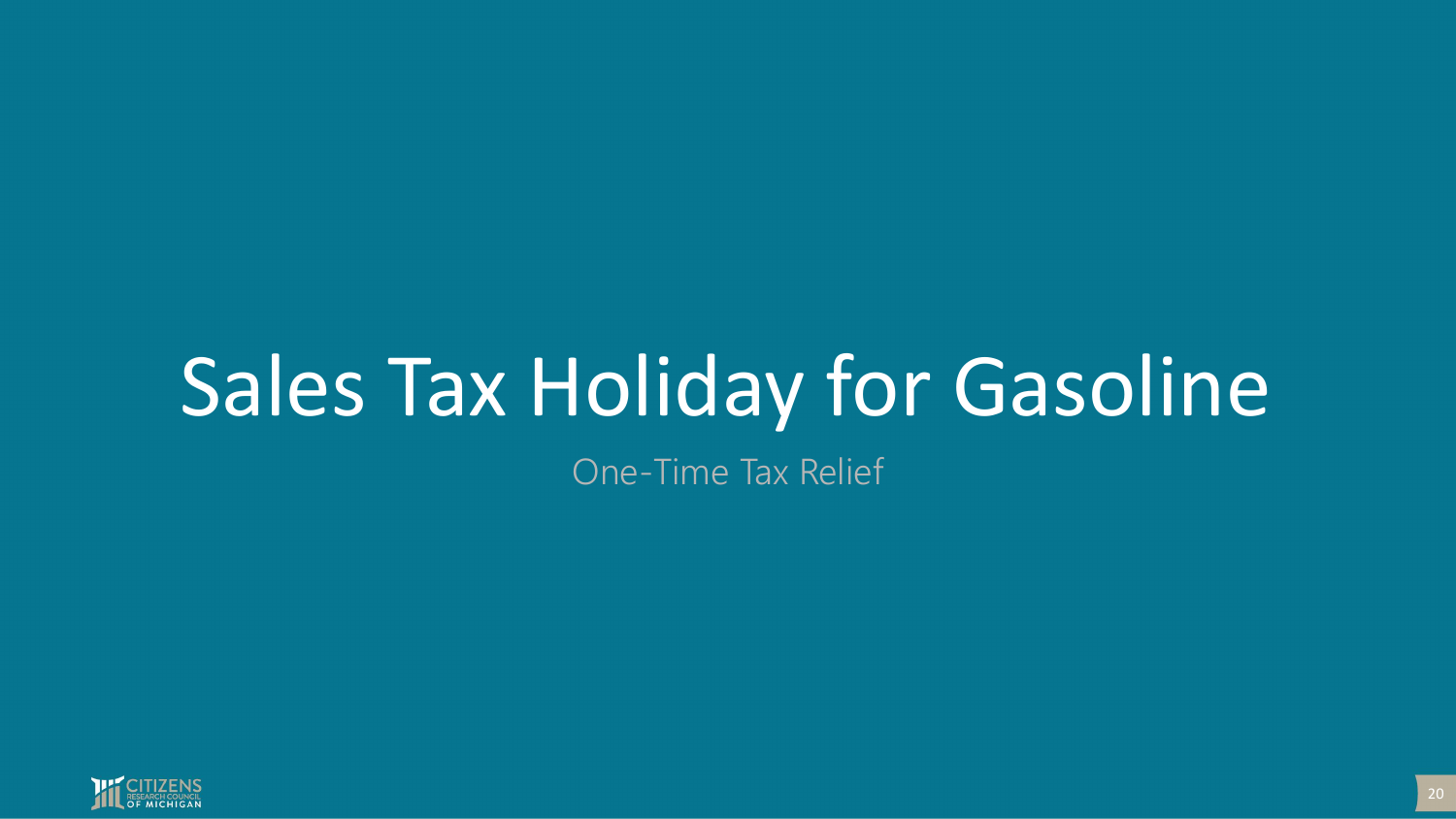### Is a Sales Tax Holiday for Gasoline Coming?

All parties appear to be amenable to suspending the sales tax on gasoline for a limited time period

If gasoline prices remain in the \$4.00 - \$4.25 per gallon range, a six-month suspension of the sales tax on gasoline would result in reduced revenue of around \$650M to \$700M

| <b>Budget Implications with \$700M Revenue Loss</b> |              |
|-----------------------------------------------------|--------------|
| <b>School Aid Fund</b>                              | \$511M       |
| <b>General Fund/General Purpose</b>                 | \$87M        |
| <b>Constitutional Revenue Sharing</b>               | <b>\$70M</b> |
| <b>Public Transit Funding</b>                       | <b>\$32M</b> |